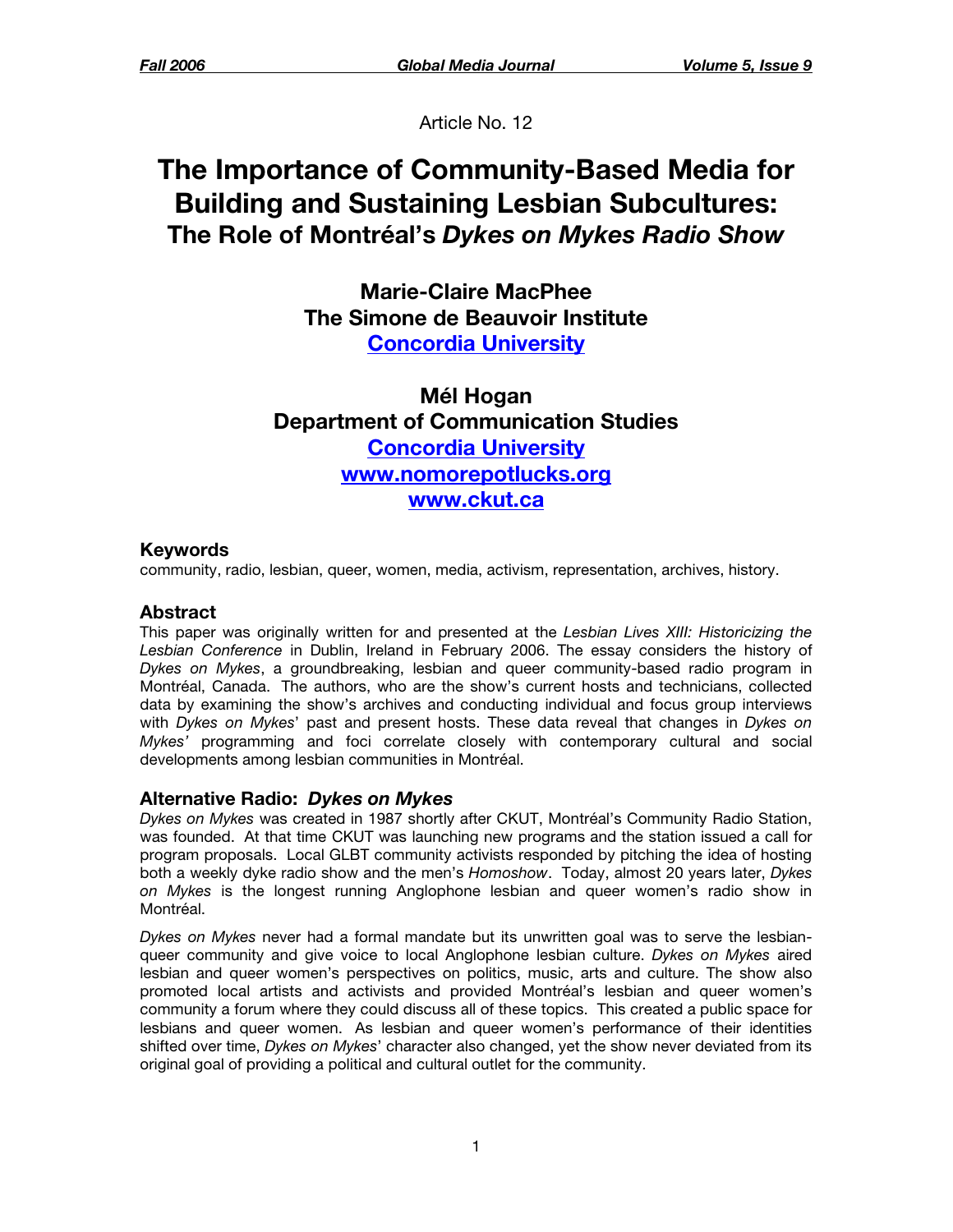#### **Queer Media Activism**

As *Dykes on Mykes* and other community-based queer media provide their audiences political and cultural outlets they also enact a form of media activism that Larry Gross identifies in his book, *Up from Invisibility* (2000):

Ultimately, the most effective form of resistance to the hegemony of the mainstream is to speak for oneself, to create narratives and images that counter the accepted, oppressive, or inaccurate ones. While many groups and interests are ignored or distorted in the media, not all have the same options for resistance. The opportunities for resistance are greatest when there is a visible and organized group that can provide solidarity and institutional support for the production and distribution of alternative messages. (p.19)

Media activism plays exactly this role in queer Canadian history and rights movements, for queer media provide positive alternatives to mainstream representations of GLBT populations *and* provide these populations mechanisms that foster community building. For instance, queer radio resists hegemonic forces by facilitating discussion on issues of particular interest to dykes, issues that are underrepresented or misrepresented in mainstream media. Additionally, queer media's collaborative nature—its incorporation of multiple stakeholders into production and other roles in communicative processes—challenges mainstream media's established structure. If "doing" radio means establishing and maintaining links with a wide range of community members, "doing" *queer* radio means constructing as *participants* its diverse audiences, such as queer academics, youth, mothers, artists, and community organizers.

Radio also is an excellent tool for mobilization, networking and community building; hence, queer radio performs these functions for LBGT populations. Moreover, like the Internet, radio is a public medium that accommodates users' private needs and interests. Queer radio, for example, disseminates information to people who are closeted, in the process of coming out, or merely interested in queer women's culture.

*Dykes on Mykes*, which employs all these elements of queer media activism, contributes to creating and sustaining queer identities and community among Anglophone lesbians and queer women in Montréal.

### **The Challenges of Representation**

In October 2005 a focus group attended by past and present hosts of Dykes on Mykes yielded data that confirm the activist nature of Dykes on Mykes. Questions were open-ended and triggered discussion that lasted over four hours. This session revealed that an ideological shift demarcated Dykes on Mykes' founding and present generations and that this change parallels a similar generational split among Montréal's Anglophone lesbian and queer women.

These shifts were highlighted when focus group participants deliberated on the nature of their target audience and the character of "dyke content." When asked about target audience Dykes on Mykes' early hosts unequivocally stated that their guests were lesbian identified and that the show's content was interesting to dykes. One previous co-host explained, "We have one hour of air time every two weeks—so let's make it lesbian!" She added that to "make it lesbian" meant interviewing lesbians. But these interviews rarely centered on guests' sexual identity. Rather, they spotlighted lesbians' jobs, hobbies, and cultural production. The rationale for taking this focus was that if you were on the show there was no mistaking who you were. As one ex-host pointed out, "There is nothing ambiguous about the name of the show." Significantly, bringing attention to what lesbians were doing in the world primarily served to demystify lesbian lives during this early phase (the 1980s) of Canada's LBGT rights movement.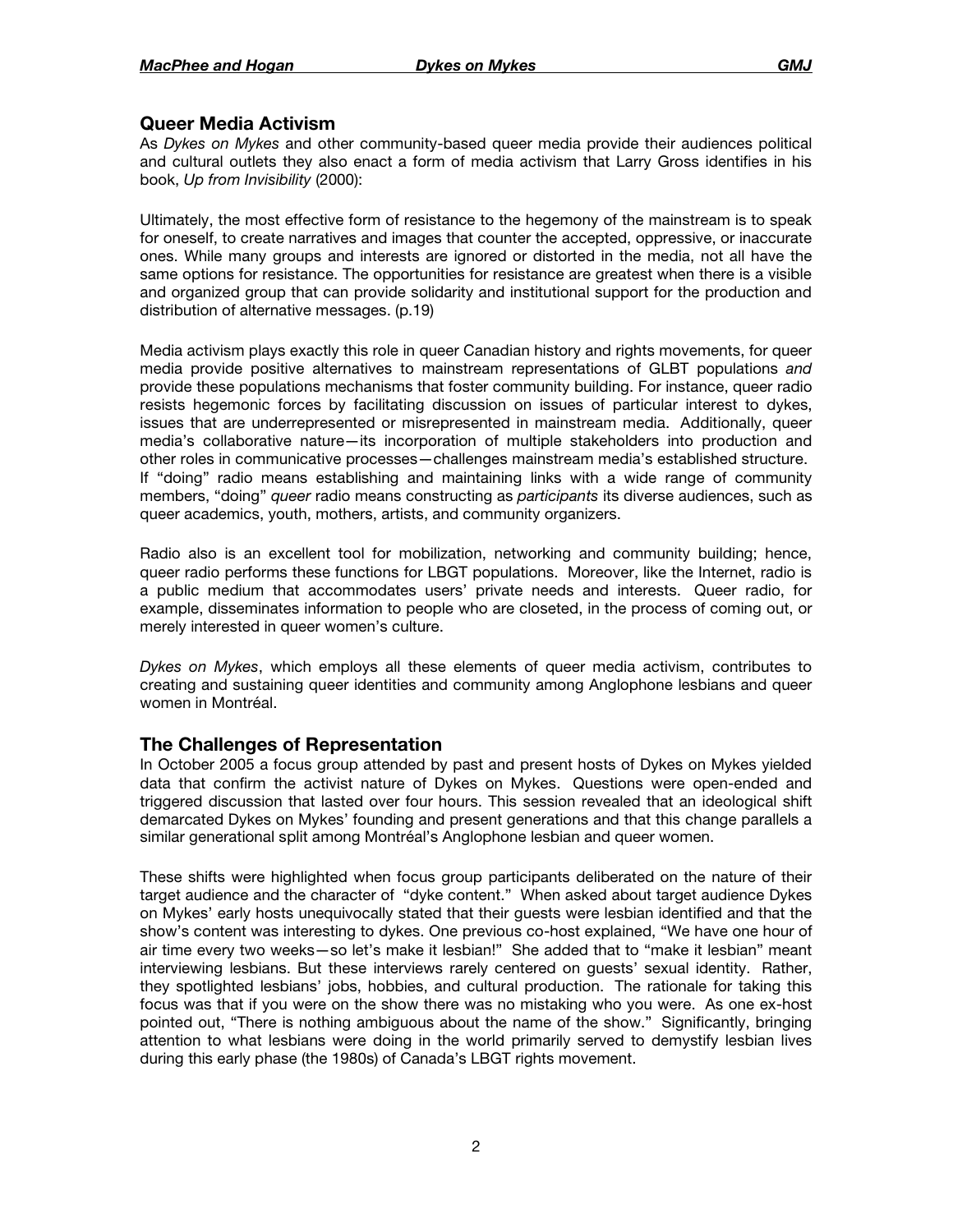Focus group participants' answers to the question, "Who is listening?" illustrate how former hosts conceptualized their audience when they were producing Dykes on Mykes. One ex-host said:

Before I got involved in the show, when I first moved to the city, in my first summer here, I was just coming out and I listened to it every Monday. I listened to you (points to former host). And at the time there was a section called "Helen's Pick-Up Tips." She always recommended that going to the "tam tams" on Sundays would be a great place to meet girls, so I did.

This speaker also noted that hosts used to make announcements: "Before e-mail, we would announce everything and people would sit there with their pencils and paper and call in with questions."

Another participant agreed with her and said:

It's true, with the Internet, there are now so many ways of getting information. . . . But one thing that I know for sure is that over the years there were people who listened to the show when they were closeted, and it helped them come out. Once they moved to the city and closer to the action they tended to drop us. But there was a fringe period when we were really, really important in their lives. And you have to keep in mind that this was before the Internet, when radio was more powerful, and we were probably their only source of lesbian cultural information. We never really knew who was listening, but we knew that somebody was. I stayed in this town and ran into people that listened to the show, and at some point I began to understand that when people were confused about their sexuality, there was something really relevant about having a voice on air that they could tune into and listen to while trying to figure out their sexual orientation.

A third interviewee added:

Yeah, people are out there. *Dykes on Mykes* not only reflects a sense of community, but it *is* that community. I remember once, years ago, I was tuned in and you were talking about the Boudoir. There were actually people on the radio talking about this party. It was so cool. It gave a weight to the lesbian community for me. It anchored it. And I knew that there were other people around the city sitting in their kitchens listening to the same show. You'd always ask what people were wearing. Fashion was definitely the highlight. . . . And it meant that if people were flipping through the radio in their cars, or whatever they were doing, they were flipping past a station where people were talking about lesbians, about what lesbians do, and about their own experiences as lesbians, and there was nobody saying, "Shhh, don't say that." It was just there. And knowing that I was okay, and that everyone in my community was okay was one thing, but knowing that it was just out there for people to consume or not consume as they wished was something that was very powerful. . . . You're not going to find dyke stuff on other radio stations. You're just not.

An entirely new crew joined *Dykes on Mykes* in 2004 and they conceptualized the show's target audience differently. They made fewer assumptions about their audience and the character of "dyke content" than previous hosts. As a result, *Dykes on Mykes* departed from the identity politics practiced by the former generation. The new hosts still privilege having lesbians and queer women as guests but they are pushing for a broader understanding of what the community wants to hear.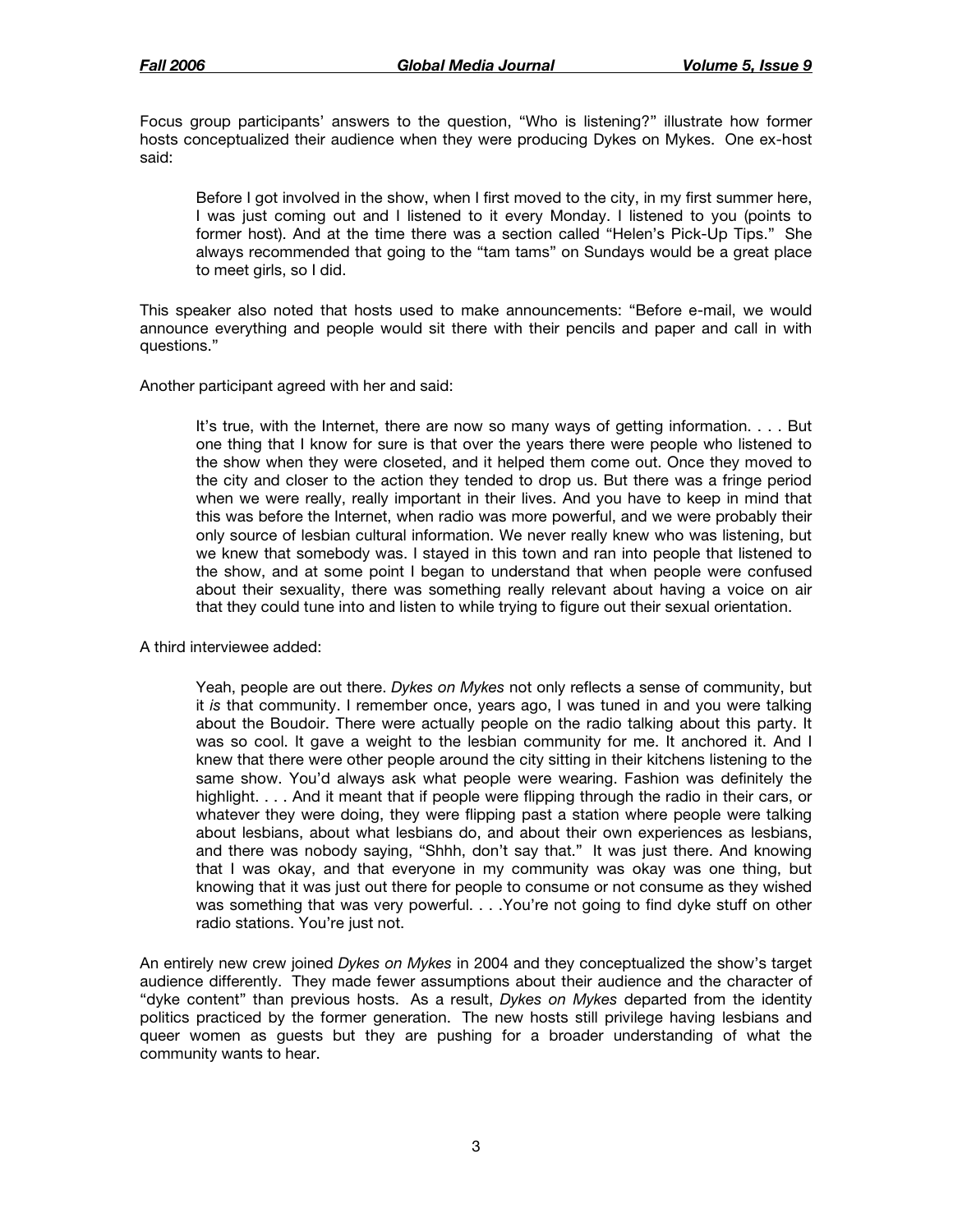While the current staff has not rejected *Dykes on Mykes*' early practices they balance what previous hosts built during the show's first 17 years with more explicitly political perspectives. Hence, the show now 1) maintains a distinct lesbian identity while also expanding and complicating the concept of lesbianism and 2) resists all forms of oppression (not just homophobia and heterosexism). The show also serves as a bridge between GLBT identities and a more diffusely defined queer identity.

#### **Lesbian and Queer Content**

Such a bridge is needed in part because a queer identity movement is emerging in Canada that opposes mainstream straight culture and the GLBT rights movement's agenda of normalizing homosexuality. Normalization and working "within the system" have been the hallmarks of the Canadian GLBT movement, which has led the international struggle for equal rights and access to marriage. The GLBT movement often relies on strategies that are grounded in crisply defined, essentialized definitions of GLBT identity that are predicated on sexual practices and biological determinism. In contrast, the queer perspective is that sexual identity is politically grounded and does not reflect or depend on sexual practices. Hence, one of the ideological differences between these two movements hinges on their explanations of sexual identity. This creates vast divisions between the social, political and cultural activities and beliefs of GLBT and queer communities, especially with regard to how lesbians and queer women relate to these communities. For instance, lesbians tend to weave in and out of mainstream GLBT culture while queer-identified women take a political position against the mainstream whether is gay or straight.

Focus group participants considered these competing perspectives on subject constitution when asked, "What is Dykes on Mykes about?"

One ex-host said, "Ideally I would like us to play specifically lesbian or queer music on the show. Sometimes we want to cover an issue, but we don't have a queer spokesperson for a subject and that's fine, but at some point our show topics should relate back to dykes."

Another agreed, and stated, "Yeah, for me it's a prerequisite . . ."

Someone else had different opinion:

I fear assumption. I fear checking people at the door. What if we have queer, bi, or trans, people talking about topics of interest to the dyke community? We focus on catering to a dyke audience, but our audience base is expanding to include queer and trans identified people. I think that, yes, we should have dykes talking about stuff that is of interest to us, but I do get weary.

A different interviewee offered, "Okay, yeah, I wouldn't want to have a situation where it was strictly lesbians. But I would also hate to see it get to a point where it's enough that we're queer. . . . It's harder to maintain the lesbian voice. And there's added pressure to keep the lesbian voice."

One of the participants then asked, "What about separation? Aren't we all on the same team?"

Another quickly answered:

No. We're not all on the same team. We're not fighting for the same things or coming from the same place. I think that's what makes the show interesting. It's not a generic queer voice. Generic queer ends up being gay male. And it's part of CKUT's and *Dykes on Mykes*'